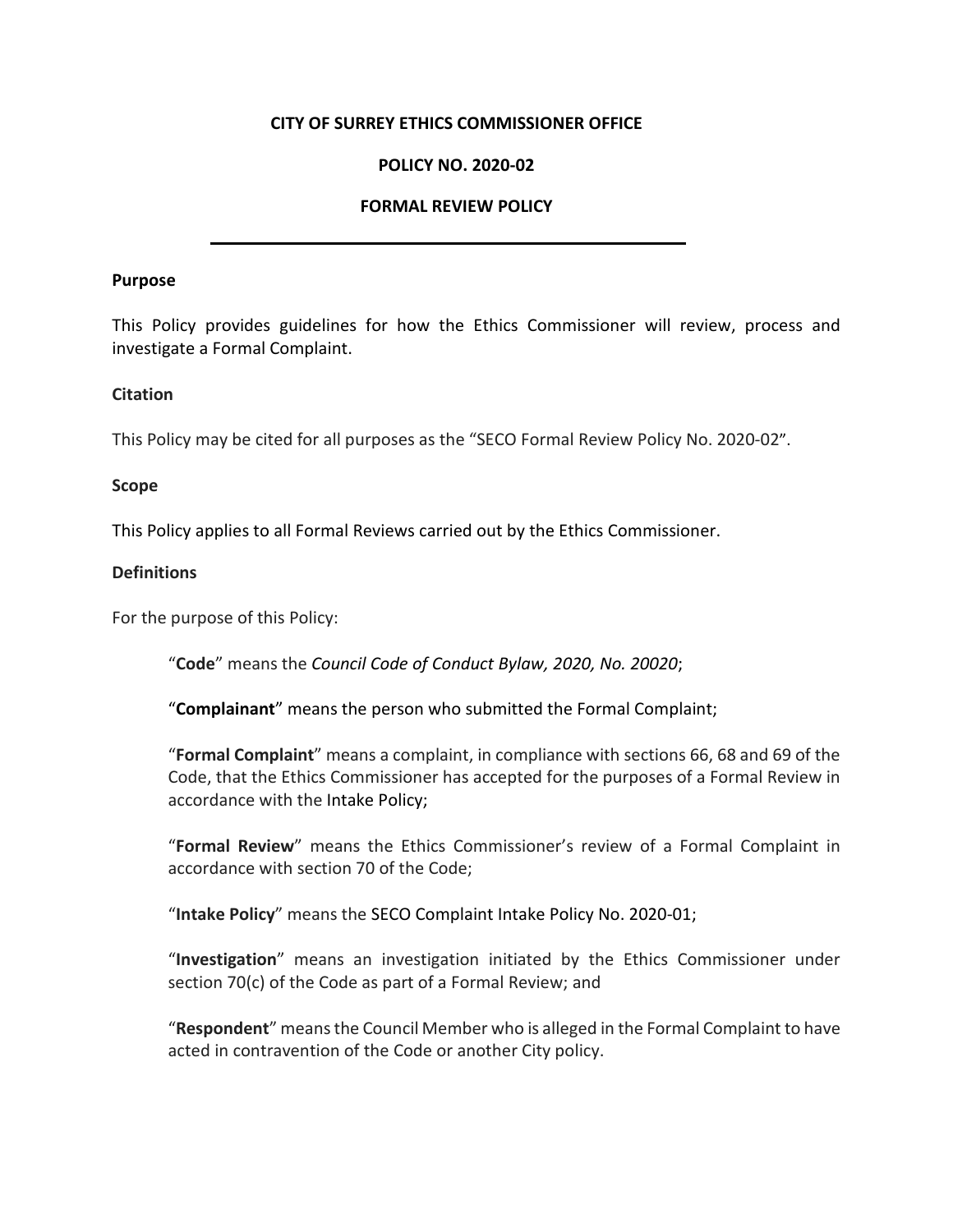# **Policy Statement**

- 1. Within 10 business days of accepting a Formal Complaint under the Intake Policy, the Ethics Commissioner shall send written notice to the Complainant that the Formal Complaint has been accepted for Formal Review, in accordance with section 71(a) of the Code, and determine the appropriate stage to begin the Formal Review:
	- a. Stage 1 with the informal steps in accordance with section 70(a) of the Code; or
	- b. Stage 2 with an Investigation in accordance with section 70(c) of the Code.
- 2. In making a decision under section 1, the Ethics Commissioner shall:
	- a. consider the following factors:
		- i. whether informal steps would be appropriate in the context of the Formal Complaint;
		- ii. whether the Complainant and the Respondent have previously undertaken any informal steps with respect to the Formal Complaint; and
		- iii. the Complainant's desired outcome; and
	- b. give preference to beginning the Formal Review at Stage 1 wherever possible and appropriate.
- 3. If a Formal Review begins at Stage 1 and the Ethics Commissioner determines that the informal steps have been unsuccessful, then the Ethics Commissioner may proceed to an Investigation.
- 4. The informal steps or Investigation will be deemed to have begun on the date the Ethics Commissioner sends the written notice in section 1.
- 5. The written notice in section 1 will include statements that:
	- a. the Ethics Commissioner has determined a Formal Review is warranted, including whether the Formal Review will begin with informal steps or an Investigation;
	- b. the Respondent will be notified in writing of the allegations in the Formal Complaint;
	- c. any attempts at retaliation or interference with the Formal Review will not be tolerated and must be reported immediately to the Ethics Commissioner; and
	- d. if an Investigation is warranted, that: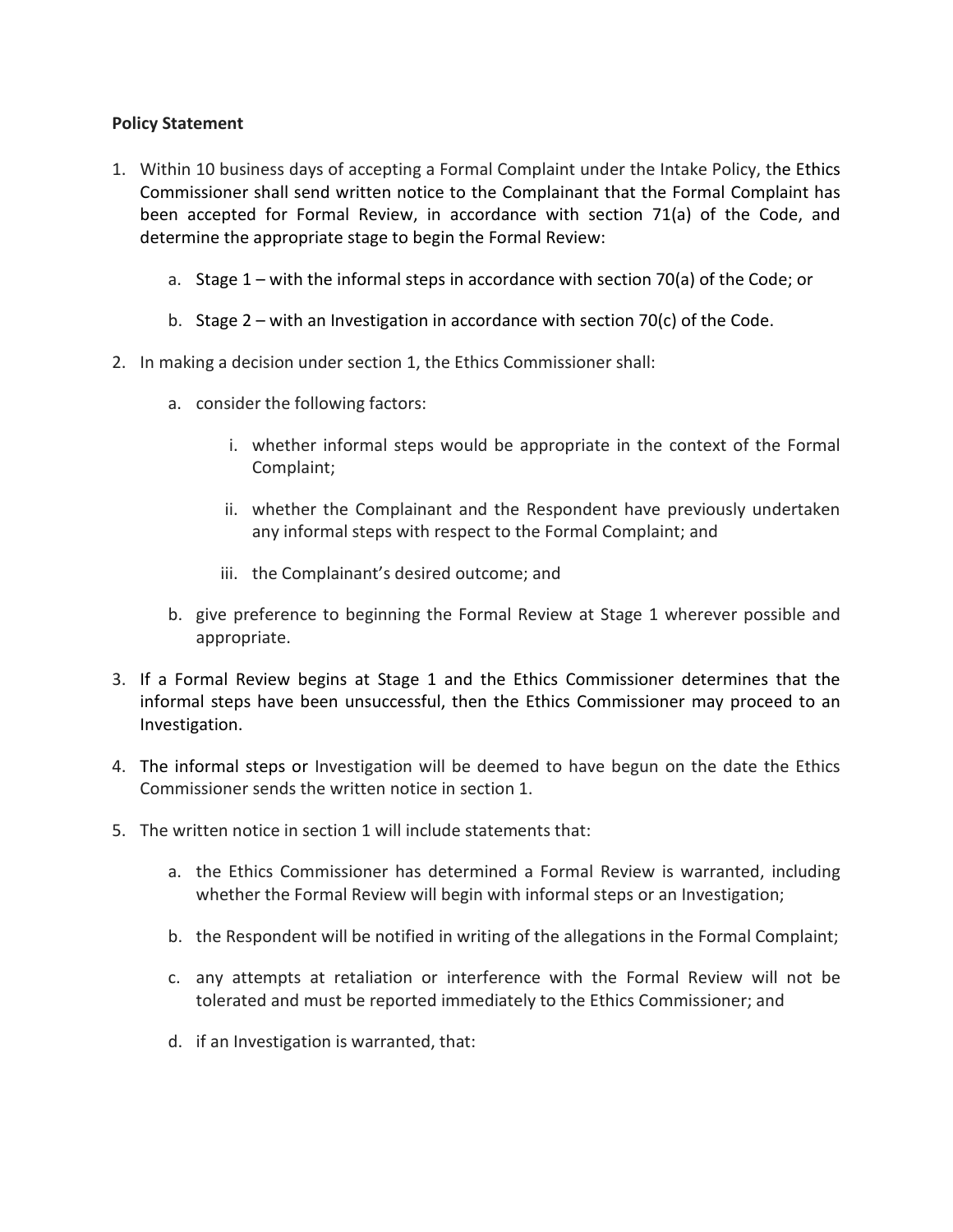- i. the Complainant may be accompanied to any proceedings by a representative of their choice, except that the representative must not be a participant in the Investigation;
- ii. the Complainant must keep the allegations under investigation, and the Investigation itself, confidential; and
- iii. the Complainant is expected to cooperate with the Investigation and be truthful and forthright.
- 6. After the Ethics Commissioner provides notice to the Complainant under section 1, the Ethics Commissioner will provide written notice of the Formal Review to the Respondent in accordance with section 71(b) of the Code. The notice will include the following:
	- a. a copy of the Formal Complaint;
	- b. a copy of the Code; and
	- c. statements that:
		- i. the Ethics Commissioner has determined a Formal Review is warranted, including whether the Formal Review will begin with informal steps or an Investigation;
		- ii. the Respondent must not contact the Complainant in regards to the Formal Complaint or Formal Review;
		- iii. any attempts at retaliation or interference with the Formal Review will not be tolerated and must be reported immediately to the Ethics Commissioner; and
		- iv. if an Investigation is warranted, that:
			- 1. the Respondent must keep the allegations under investigation, and the Investigation itself, confidential;
			- 2. the Respondent may be accompanied to any proceedings by a representative of their choice, except that the representative must not be a witness in the Investigation; and
			- 3. the Respondent has a duty to cooperate with the Investigation and be truthful and forthright, and may be compelled to present as a witness under section 134 of the *Community Charter*.

# Investigations

7. The purpose of an Investigation will be to: